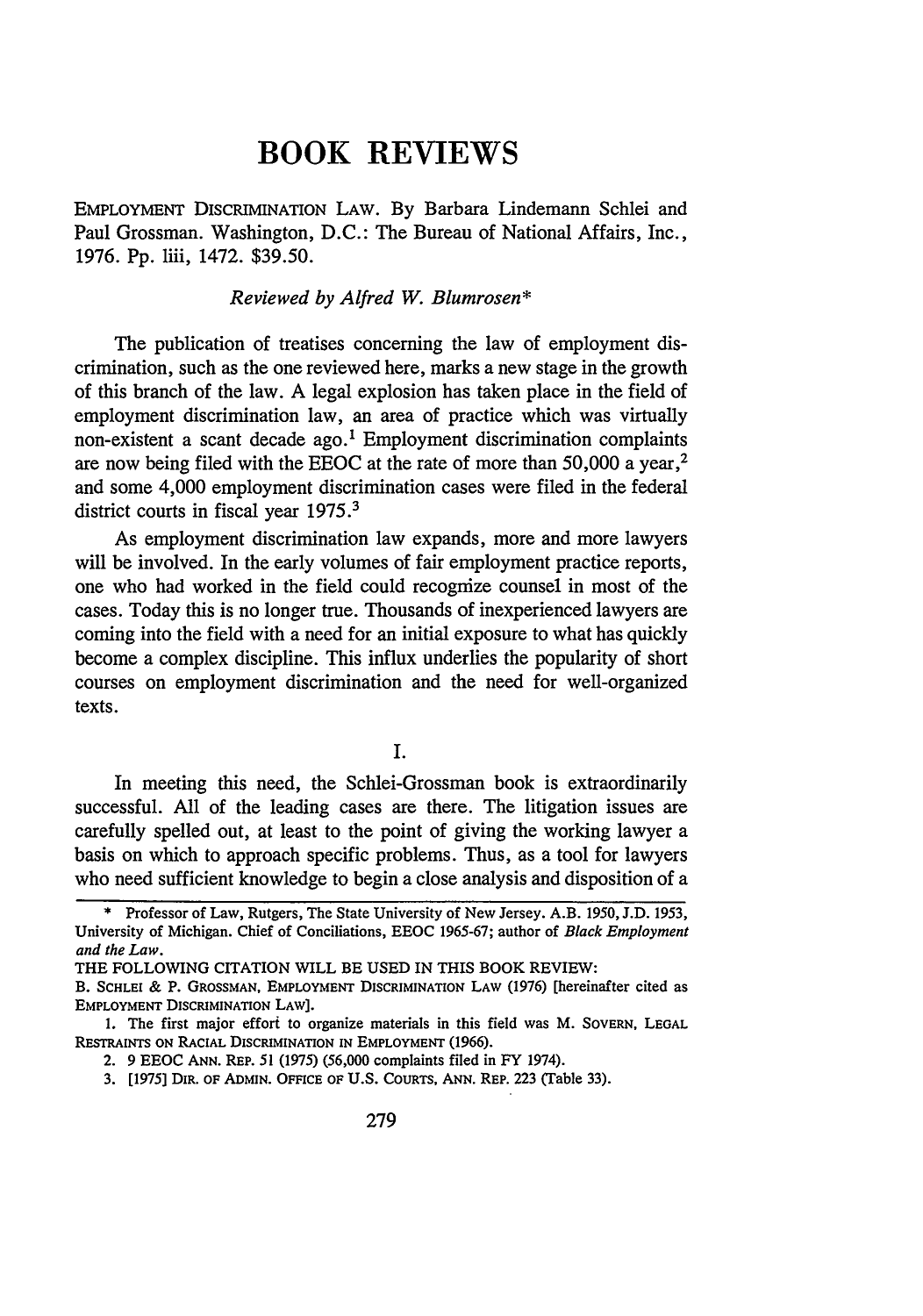problem, the book is unique and admirable. I find only two weaknesses, both of which are matters of emphasis rather than omission.

There seems to be an under-emphasis of the problems raised by *Curtis v. Loether4* and Justice Rehnquist's concurring opinion in *Albemarle Paper Co. v. Moody*,<sup>5</sup> with respect to the possibility for a jury trial under 42 U.S.C. § 1981, and the implications of that possibility for the conduct of both plaintiff and defendant. *Curtis* held that the seventh amendment's command that the right to jury trial be preserved "[i]n suits at common law" applied to actions brought under section 812 of the Civil Rights Act of 1968.6 Both the majority in *Curtis* and Justice Rehnquist in his *Albemarle* concurrence suggested that jury trial rights in employment discrimination suits might depend in part upon the relief demanded by the plaintiff.<sup>7</sup> Thus, plaintiffs may be tempted to eschew the opportunity for general damages under 42 U.S.C. § 1981 and other laws<sup>8</sup> in order to avoid a jury trial. The implications of this problem are mentioned<sup>9</sup> but not adequately explored in the material.

A second and perhaps more serious objection is the under-emphasis on prevention of suit and the settlement process. I fear that we may tend to give lip service to the desirability of informal means of compliance while turning Title VII into a lawyer's technical playground. 10 This is a mistake which bodes ill for the broader effort to improve employment opportunities for minorities and women. Litigation and settlement are inexorably linked in the

6. 42 U.S.C. § 3612 (1970).

7. While it specifically declined to express an opinion on the subject, the *Curtis* Court deemed it "instructive" to contrast the provisions of the 1968 Civil Rights Act with the analogous section of Title VII of the Civil Rights Act of 1964,42 U.S.C. § 2000e-5(g) (1970). 415 U.S. at 196-97. The stated ground for distinction was the 1968 Act's authorization of suits for "actual and punitive damages," a traditional common-law remedy requiring a jury trial, as opposed to the 1964 Act's restriction of allowable relief to "reinstatement or hiring of employees, with or without back pay . **. .,** or any other equitable relief as the court deems appropriate." 42 U.S.C. § 2000e-5(g) (1970).

Justice Rehnquist elaborated on the jury trial issue in his *Albemarle* concurrence. Addressing the remedial section of Title VII directly, he stated:

To the extent  $\ldots$  that the District Court retains substantial discretion as to whether or not to award backpay notwithstanding a finding of unlawful discrimination, the nature of the jurisdiction which the court exercises is equitable, and under<br>our cases neither party may demand a jury trial. To the extent that discretion is replaced by awards which follow as a matter of course from a finding of wrongdoing<br>the action of the court in making such awards could not be fairly characterized as<br>equitable, .... and would quite arguably be subject to t

422 U.S. at 443.

8. There is an excellent discussion of state and common law remedies in chapter 23 of EMPLOYMENT DISCRIMINATION LAW.

*9. See* EMPLOYMENT DISCRIMINATION LAW 1010-11.

**10.** This is an old concern. *See* Blumrosen, *The Crossroads for Equal Employment Opportunities: Incisive Administration orIndecisive Bureaucracy?,* 49 NOTRE DAME LAW. 46 (1973).

<sup>4. 415</sup> U.S. 189 (1974).

<sup>5. 422</sup> U.S. 405, 441 (1975).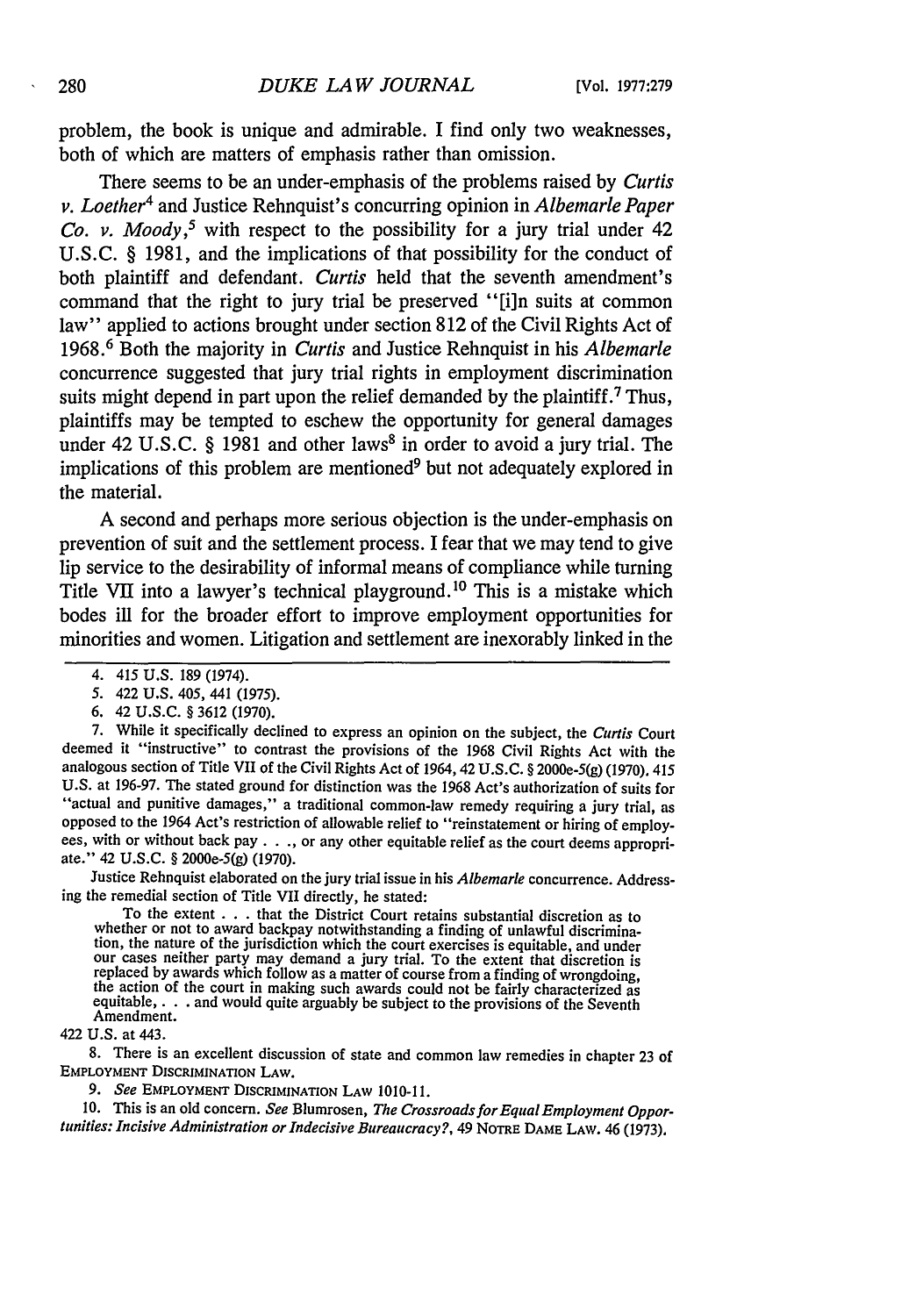actions of lawyers for the government, the plaintiff and the defendant. Any large-scale effort to inform the bar, such as is undertaken in this book, should pay more attention to the alternatives to litigation.

This issue is not completely ignored in the materials. For example, a sound process for handling individual claims of discrimination in an informal manner is set out in chapter 18.11 One of the more interesting aspects of the book is the emphasis in chapter 35 on Federal Rule 68, the offer-ofjudgment rule, which gives a defendant post-filing leverage to induce a settlement. However, there is no thorough discussion of such questions as the various formulas for measuring back pay, which are important in both the litigation and the settlement contexts. There is some discussion of this matter, but all lawyers, whether they represent the government, plaintiffs or defendants, would benefit from a more extensive analysis of the various proposals for measuring back pay which the courts have developed. The nuts and bolts of the settlement process should be discussed as thoroughly as the time for filing suit or the determination of an appropriate class.

H.

The dilemma of the legal analyst is that in order to organize a body of law, it is necessary to classify materials. The classification system may then itself influence the growth of the law by its emphasis on certain directions. If there is a way of avoiding this dilemma, it lies in viewing court pronouncements as statements of principles subject to further evolution, rather than as rules of law set in concrete. This would lead a writer to be perhaps more tentative and hesitant in the classification process than were the authors. Yet such a hesitancy might have made the material less useful for the practitioner.

Granting that a classification system is necessary, I have some reservations about the one utilized by the authors. Their theory is that discrimination can be divided into four categories-disparate treatment, the present effects of past discrimination, adverse impact, and reasonable accommodation. The development of this theoretical structure accounts for the first quarter of the treatise. However, late in the book they introduce a fifth factor, motive or intent. In discussing the proof problems arising out of *McDonnell Douglas Corp. v. Green*,<sup>12</sup> the authors write that

When approaching the proof or disproof of a disparate treatment case, the ultimate focus of the inquiry, and thus the proof, is whether or not the decision or action in question was 'racially premised.' In other words, motivation and intent are the ultimate issue. **. .** in contrast to

**<sup>11.</sup>** *See* EMPLOYMENT **DISCRIMINATION** LAW 524-30.

<sup>12. 411</sup> U.S. **792 (1973).**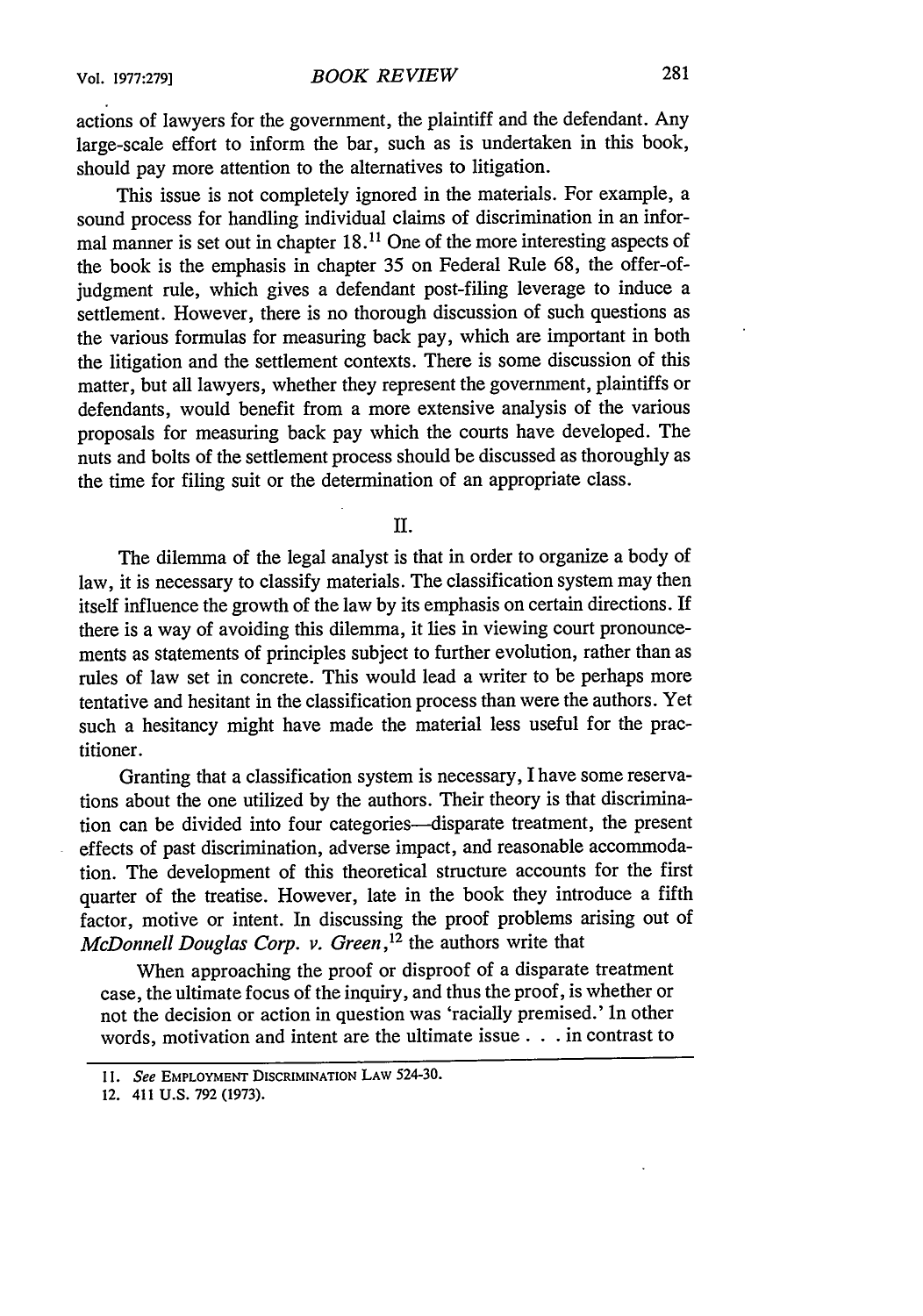the two other theories of discrimination, which focus on the *consequences* of employment practices, not simply the motivation.'<sup>13</sup>

Thus, "disparate treatment" is said to be a method of proving "evil motive" rather than an independent category of discrimination.

I think that the classification and order of presentation chosen are unfortunate. Discrimination would be more clearly understood and cases more easily analyzed under a classification system which began with evil intent, moved on to unequal or disparate treatment, and concluded with adverse effect.14 Disparate treatment was viewed initially as a way of proving evil motive, as the authors suggest. The adverse effect concept is a new and important development in the field, which must be carefully mastered **by** lawyers. I therefore applaud the authors' emphasis on *Griggs v. Duke Power Co. ,15* which they have placed first in the book. However, the deferral of any discussion of evil motive as a basis for discrimination until the latter part of the book is not helpful. Furthermore, I disagree with the above-quoted suggestion that the "disparate treatment" concept of discrimination is no more than a way of proving evil motive. The authors were correct in initially treating disparate treatment as discrimination, not as evidence of something else; but in the passage quoted above, they take back a good bit of what they had given.

I also have difficulty with the authors' classification of "reasonable accommodation" as a separate category of discrimination applicable to religion. *16* Most religious discrimination cases are readily analysable under the adverse effect rule of *Griggs.* A policy which requires employees to work on Saturdays has an adverse effect on those who are not able to do so by virtue of religion. Unless the employer can demonstrate that business necessity requires their attendance, he is in violation of the statute. If a less drastic means of achieving his objective is available, the employer may not utilize the more drastic means.<sup>17</sup> The business necessity defense necessarily encompasses the question of whether the employer could accommodate the religious needs of his employees. In short, I believe the duty to "accommodate" is an implicit aspect of the business necessity defense, and not a separate category of discrimination.

Is this simply an academic quibble or is it a more substantial question? If Title VII is read as imposing a duty to accommodate in religious matters, serious constitutional questions arise.<sup>18</sup> If the statute is read as imposing a

**<sup>13.</sup>** EMPLOYMENT DISCRIMINATION LAW 54 (footnotes omitted) (emphasis in original).

<sup>14.</sup> *See generally* Blumrosen, *Strangers in Paradise:* Griggs v. Duke Power Co. *and the Concept of Employment Discrimination,* 71 MIcH. L. REv. 59 (1972).

*<sup>15.</sup>* 401 U.S. 424 (1971).

**<sup>16.</sup>** *See* EMPLOYMENT DISCRIMINATION LAW, ch. 7.

<sup>17.</sup> *See* Albemarle Paper Co. v. Moody, 422 U.S. 405, 425 (1975).

<sup>18.</sup> The Supreme Court has granted certiorari in a case which may deal with such issues.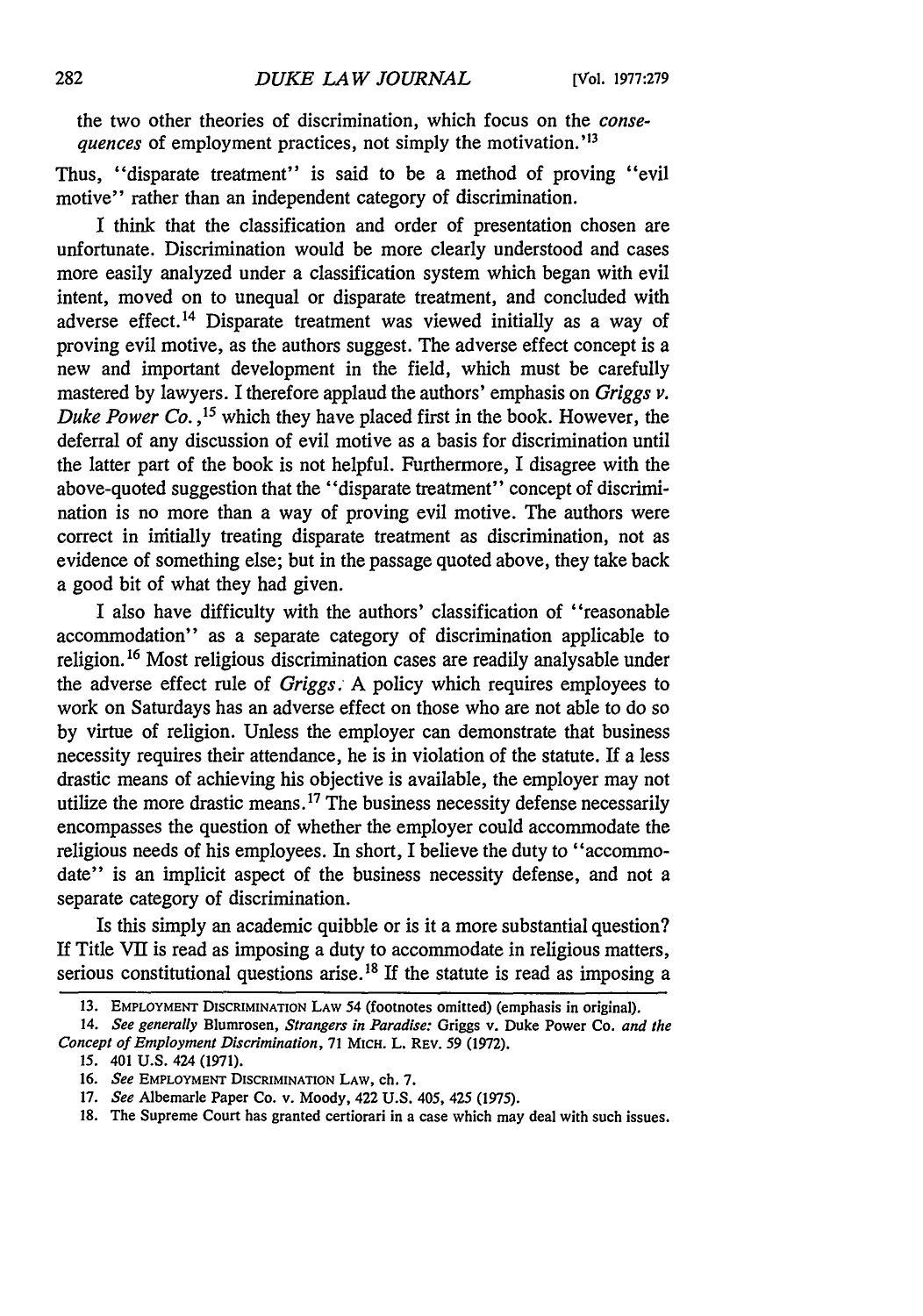duty not to discriminate, those constitutional questions are less momentous. To avoid calling into question the validity of Title VII, it is important to use a legal concept of discrimination which remains within the control of the courts. Judges may adapt and shape that concept as the needs of the time require. But if there is an independent duty to "accommodate," then Congress has asserted an extraordinary and possibly unconstitutional power to require an individual to modify his actions to fit the religious convictions of his neighbors. Such a broad power is not required to eliminate religious discrimination. I think that the long-term impact of treating religious accommodation as a separate category ill serves the cause of expanded employment opportunity.

Part V of the book, which separates the treatment of problems relating to race and color, national origin, native Americans and sex, produces a kind of redundancy, particularly in the sex area. I believe the concepts of discrimination are equally applicable regardless of the particular basis involved. If one understands this point, however, the material dealing with various specific problems is well presented.

There are some problems arising from the continuous stream of Supreme Court decisions in the field. For example, *Franks v. Bowman Transportation Co.* <sup>19</sup> which appears in full in the third discussion of seniority, <sup>20</sup> should (along with part of *Albemarle Paper Co. v. Moody*<sup>21</sup>) be the primary case in the initial analysis of the seniority discrimination problem. I suspect that the scheme of the book was set in concrete (if not in type) by the time *Franks* was decided, and it was necessary to slot it somewhere. Because of its importance, it should have been placed in the initial discussion of seniority.

Efforts by unions and employers in a collective bargaining relationship to eliminate discrimination have been taken into account by a number of courts in apportioning liability between them. These decisions are intended to encourage the parties in collective bargaining relationships to clean their own house and are therefore important in any consideration of settlement. The possibility of shifting liability to the other party by seeking the elimination of discrimination should have received greater emphasis than the authors' indirect references to it in Chapter 19.22

These shortcomings do not detract from the value of the book as a lawyer's guide through what has in a short time become a maze of law. The

22. **EMPLOYMENT** DISCRIMINATION **LAW** 565.

Hardison v. Trans World Airlines, 527 F.2d 33 (8th Cir. 1975), *cert. granted,* **97 S.** Ct. **381 (1976).**

**<sup>19.</sup>** 424 **U.S. 747 (1976).**

**<sup>20.</sup>** *See* **EMPLOYMENT** DISCRIMINATION **LAW 477.**

<sup>21. 422</sup> **U.S.** 405 **(1975).**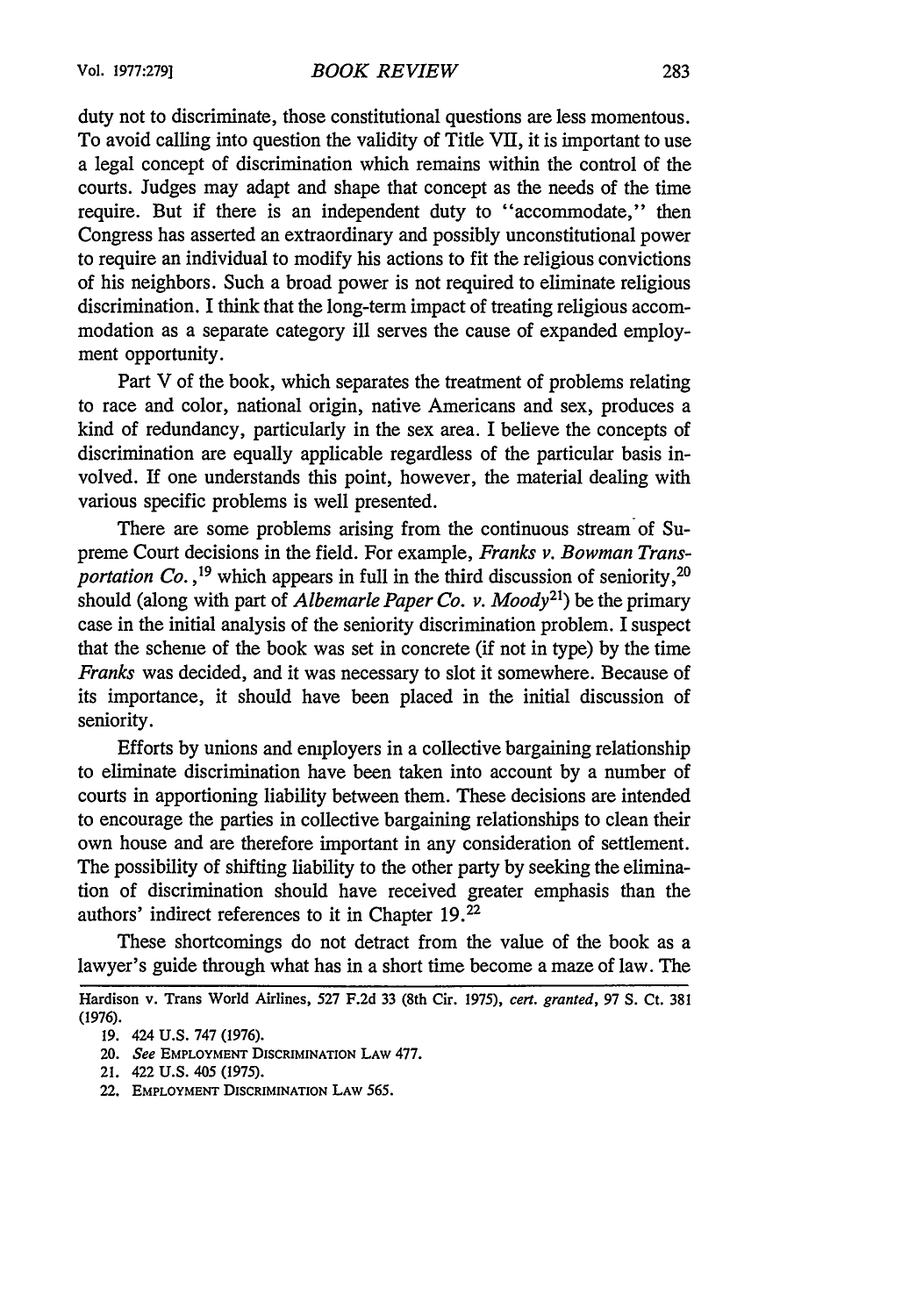book has a comprehensive index in which I was able to find relevant research references to all the matters on which I would have wanted further discussion. As a practitioner's guide through Title VII, in the best sense of the phrase, it is an admirable product.

## $III.$

In the preface to *Employment Discrimination Law,* the authors state that they intended their book to be of "equal value to practitioner and student."<sup>23</sup> The second goal was less successfully accomplished. I fear that the student will fall to achieve a sense of direction and growth in the law from the materials themselves. The absence of sociological, historical and political science materials from the book detracts from its utility for the study of the legal process in this infinitely fascinating and changing area of human behavior. The book is more in line with traditional casebooks which emphasize doctrinal developments, but I doubt that advanced law students require another doctrinal course. Rather, they need to gain a broader understanding of the interrelationship between the legal system and other facets of society. I know of no better field of law for teaching about that interrelationship than this. The case materials, the historical materials, and economic data lend themselves well to this study. That dimension is not present in this book.

There may be a contradiction inherent in the very purpose of the authors. I am not sure it is possible to prepare materials which are as superbly designed as these for thoughtful practicing attorneys and which, at the same time, will illuminate the underlying subject matter in ways that will be of most value to law' students. The treatment of individual claims revolving around *McDonnell Douglas Corp. v. Green24* illustrates this point. As a doctrinal treatment of discharge and refusal to hire cases, the material is cogent and accurate. But in its evaluation of the historical sweep of the period 1972 to 1976 in connection with the concept of "pretextuality," it falls to note that the Supreme Court has moved away from the apparent rigidity of the prima facie case concept of *McDonnell Douglas.* This is of little moment to busy practitioners who need to know what the rule is. It is of great importance, however, to students who are seeking a sense of the direction and growth of the law.

One other example may be in order. In connection with *Washington v. Davis*<sup>25</sup> the authors suggest that the significance of the case lies in the willingness of the Court "to accept professionally approved methods of establishing job-relatedness despite noncompliance with the 1970 EEOC

25. 426 U.S. 229 (1976).

<sup>23.</sup> *Id.* at xv.

<sup>24. 411</sup> **U.S. 792** (1973); *see* **EMPLOYMENT DISCRIMINATION LAW** 1147 *et seq.*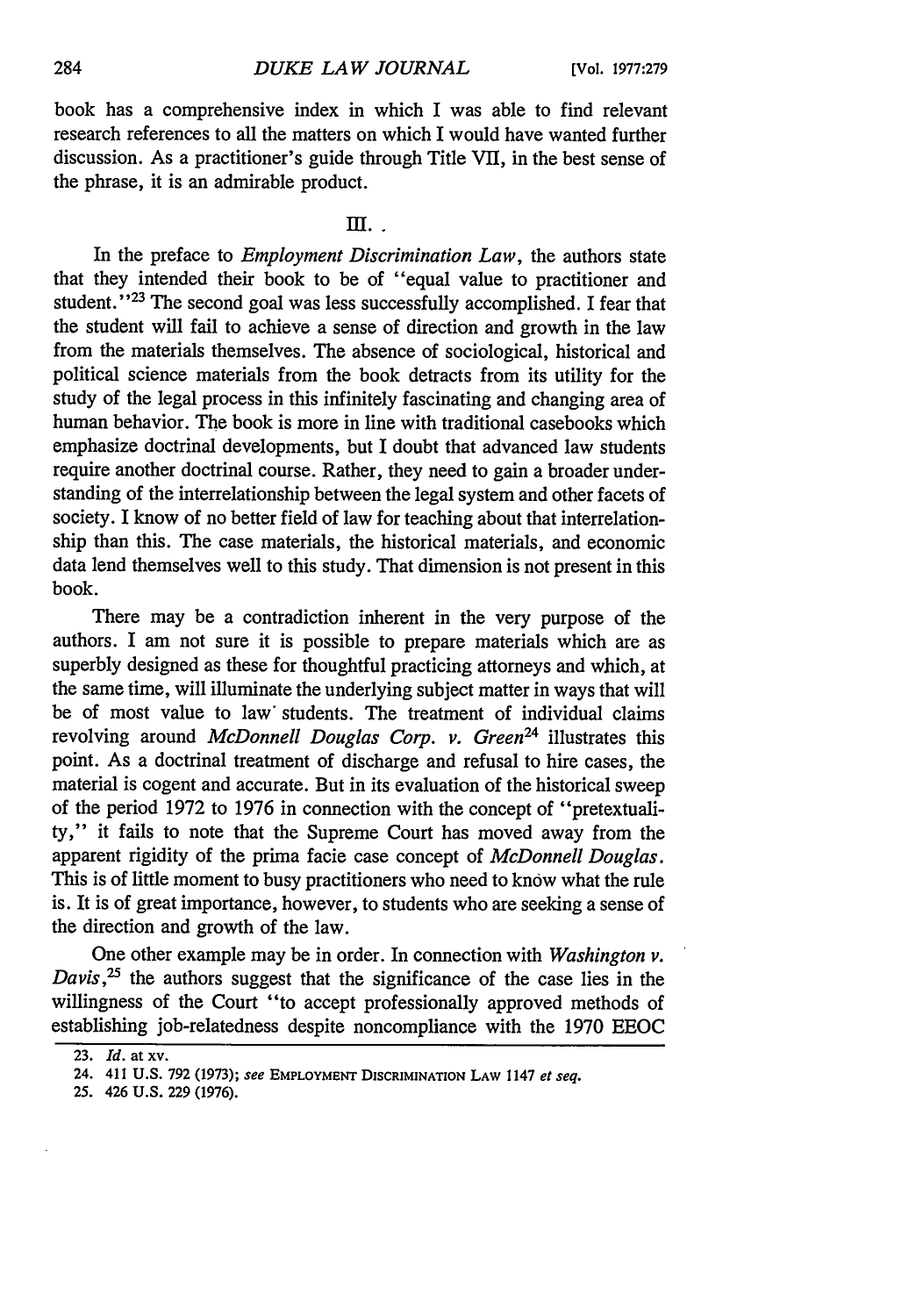$\mathbf{v}$ 

Guidelines,"<sup>26</sup> thereby pitting *Washington v. Davis* against *Albemarle Paper Co. v. Moody*<sup>27</sup> somewhat more directly than the Court believed that it was doing.<sup>28</sup> But *Washington v. Davis* can be analyzed as a case in which the entry-level job (a seventeen-week assignment as a police trainee) was subject to a written test which had been validated. The employer had not validated the test with respect to the higher level job of policeman, but the employer is not required under the EEOC Guidelines to validate tests for higher level jobs. The normal posture for advocates of equal employment opportunity would be to *oppose* an employer's effort to use entry level tests which evaluated potential for performance at higher level jobs-a reversal of the posture of the parties in *Washington v. Davis.* Questions such as these are or should be grist of the law student's concern, and their absence from this material makes the book less useful for teaching purposes.

Perhaps there is a legal equivalent of the Heisenberg principle. Perhaps one must choose whether to isolate the legal system at a point in time and see it in its manifold dimensions, which the authors have done admirably, or to view it as an evolving institution which responds to the underlying pressures, desires and needs of the society of which it is a part, thereby sacrificing some clarity and precision.

I strongly recommend this book for practitioners, and intend to keep my copy handy for those occasions when I function as a consultant. I also strongly recommend the book as a ready reference work for law teachers who may lack familiarity with some areas of employment discrimination law; in particular I suggest reading the section dealing with litigation, which is extraordinarily good. I would not recommend, however, that it be used by law students where the objective is, or should be, an understanding of the evolution of the legal system.

<sup>26.</sup> **EMPLOYMENT DISCRIMINATION** LAW 102.

**<sup>27.</sup>** 422 **U.S.** 405 **(1975).**

**<sup>28.</sup> See** Washington v. Davis, 426 **U.S. at** 250-51.